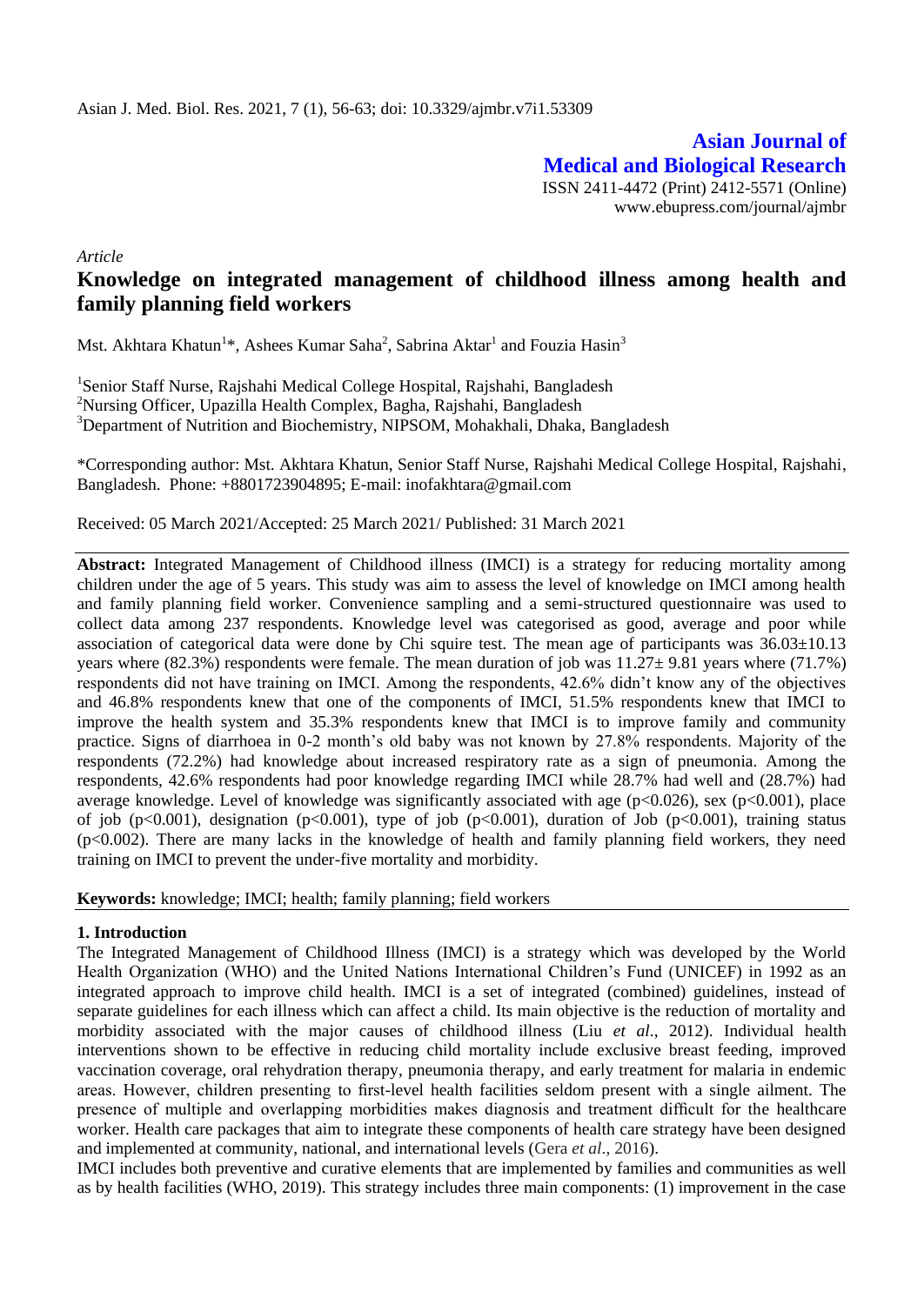management skills of health care staff through provision of locally adapted guidelines on IMCI and activities to promote their use; (2) improvement in the overall health care system required for effective management of childhood illnesses; (3) improvement in family and community health care practices (Tulloch, 1999).

In health facilities, the IMCI strategy promotes the accurate identification of childhood illnesses in outpatient settings, ensures appropriate combined treatment of all major illnesses, strengthens the counseling of caretakers, and speeds up the referral of severely ill children. In the home setting, it promotes appropriate care seeking behavior's, improved nutrition and preventative care, and the correct implementation of prescribed care (WHO, 2019). IMCI aims to reduce death, illness and disability, and to promote improved growth and development among children under five years of age and target acute respiratory infections (ARI), diarrhea, measles, malaria and malnutrition, which are the five main causes of childhood deaths (Joshi *et al*., 2016).

In Bangladesh, health and family planning workers are responsible for the health promotion and detection of signs of diseases (or of the risk of disease) in community level. Government of Bangladesh, trained Health and Family Planning Workers through 11 days IMCI clinical management training (CMT) to provide quality service following IMCI case management protocol (IMCI Newsletter, 2017). Implementation of IMCI is influenced by lack of trained healthcare personnel, insufficient service time, and lack of supervision from office of health, and knowledge and attitude of healthcare personnel's in implementing IMCI after training (Kiplagat *et al.,* 2014). For this, proper knowledge regarding IMCI is essential. Adequate knowledge on IMCI enables health workers making better decision and can led to significant improvements in children's health in Bangladesh.

The study can provide new insight for policy makers to devote resources for achieving the best possible quality of neonatal and under five children's health services. This would further help to reduce the morbidity and mortality rates of under five children and strengthen child health nationwide.

# **2. Materials and Methods**

# **2.1. Study pattern design**

A cross sectional study was performed using semi-structured interviewer-administered questionnaire at Boalia, Rajpara and Godagari thana of Rajshahi district from 1<sup>st</sup> January 2019 to 31<sup>st</sup> December 2019 among the health and family planning workers of the study place where the study was done were the study population.

# **2.2. Selection criteria**

Health and family planning workers were selected on the basis of following inclusion and exclusion criteria-Inclusion criteria: Health and family planning workers having at least six months job experience, both male and female health and family planning workers

Exclusion criteria: Unwilling to participate in the study

# **2.3. Sample size**

The following formula was used to calculate the sample size:  $n=z^2pq/d^2 = (1.96)^2 \times 0.81 \times 0.19 / (0.05)^2 = 237$ 

### **2.4. Data analysis**

After completion of data collection, the data were checked and edited manually and verified before tabulation. Data were coded, entered and analyzed in a computer. The statistical analysis was conducted using SPSS (Statistical Package for Social Science) version 25 statistical software.

### **2.5. Ethical consideration**

All the information collected for the study was utilized only for the purpose of thesis and was not disclosed to anyone. Ethical approval was obtained from the ethical committee of NIPSOM, under the Bangabandhu Sheikh Mujib Medical University, Dhaka, Bangladesh.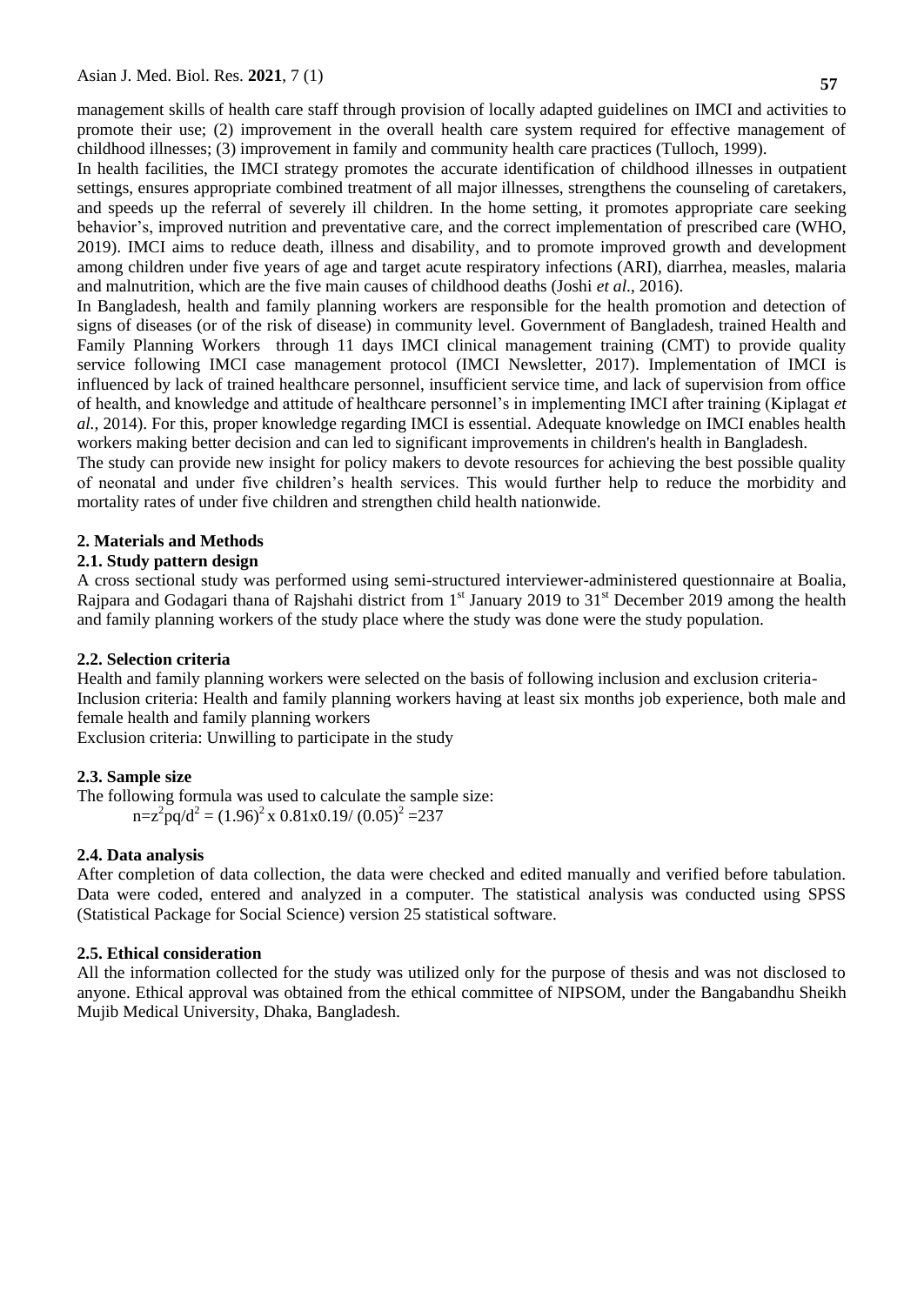# **3. Results**

| <b>Attributes</b>                        | <b>Characteristics</b>            | Frequency | Percent |
|------------------------------------------|-----------------------------------|-----------|---------|
|                                          | 18-27                             | 59        | 24.9    |
|                                          | 28-37                             | 82        | 34.6    |
| Age (in years)                           | 38-47                             | 53        | 22.4    |
|                                          | 48 and above                      | 43        | 18.1    |
| Gender                                   | Male                              | 42        | 17.7    |
|                                          | Female                            | 195       | 82.3    |
|                                          | <b>Muslims</b>                    | 225       | 95.0    |
| Religion                                 | Hindu                             | 6         | 2.5     |
|                                          | Christian                         | 6         | 2.5     |
|                                          | <b>SSC</b>                        | 9         | 3.8     |
|                                          | <b>HSC</b>                        | 55        | 23.2    |
|                                          | Diploma                           | 76        | 32.1    |
| Educational status of<br>the respondents | Graduate                          | 31        | 13.1    |
|                                          | BSC nursing/Public health nursing | 23        | 9.7     |
|                                          | <b>Masters</b>                    | 38        | 16.0    |
|                                          | Others                            | 5         | 2.1     |
|                                          | Up to 10,000                      | 25        | 10.5    |
|                                          | 11,000 to 20,000                  | 62        | 26.2    |
| Monthly family income                    | 21,000 to 30,000                  | 55        | 23.2    |
| (BDT)                                    | 31,000 to 40,000                  | 32        | 13.5    |
|                                          | Above 40,000                      | 63        | 26.6    |

| Table 1. Distribution of the respondents by demographic status $(n=237)$ . |  |  |  |  |
|----------------------------------------------------------------------------|--|--|--|--|
|----------------------------------------------------------------------------|--|--|--|--|

Above Table 1 shows that about one fourth of the respondents (24.9%) were from 18-27years age group whereas one third (34.6%) were from 28-37 years age group and the mean age of participants was  $36.03\pm10.13$ years which ranged from 18-58 years. Large number (82.3%) respondents were female and 17.7% were male. Most of the respondents (94.9%) were Muslims and others were Hindus 2.5% (n=6) and Christians (2.5%). Of the respondents (32.1%) were diploma passed and (23.2%) of the respondents had passed HSC. Among them, (3.8%) had passed SSC, (13.1%) were graduate and (16.0%) had master's degree. Of the respondents (10.5%) had monthly income of up to TK 10,000, (26.2%) from TK 11,000 to 20,000, (23.2%) respondents had monthly income from TK 21,000 to 30,000, (13.5%) respondents had from TK 31,000 to 40,000 and (26.6%) had monthly income more than TK 40,000.The mean monthly family income of the respondents was TK 33037.97 ±20649.28 which ranged from 5,000 to 100,000 TK.

| Table 2. Distribution of the respondents by job related attributes $(n=237)$ . |  |  |  |  |
|--------------------------------------------------------------------------------|--|--|--|--|
|--------------------------------------------------------------------------------|--|--|--|--|

| <b>Attributes</b> | <b>Characteristics</b>                           | Frequency $(\% )$ |
|-------------------|--------------------------------------------------|-------------------|
|                   | Village                                          | 121 (51.1%)       |
| Place of job      | City                                             | 116 (48.9%)       |
|                   | Health assistants (HA)                           | 89 (37.6%)        |
|                   | <b>Nurse</b>                                     | 76 (32.1%)        |
| Designation       | Family Welfare Visitors (FWV)                    | 45 (19.0%)        |
|                   | Sub Assistant Community Medical Officers (SACMO) | 27 (11.4%)        |
|                   | Government                                       | 151 (63.7%)       |
| Type of job       | Private                                          | 86 (36.3%)        |
|                   | Up to $4$                                        | 86 (36.3%)        |
|                   | $5-9$                                            | 47 (19.8%)        |
| Duration of job   | $10-14$                                          | $16(6.8\%)$       |
| (in years)        | $15-19$                                          | 28 (11.8%)        |
|                   | 20-24                                            | 25 (10.5%)        |
|                   | >24                                              | 35 (14.8%)        |

In Table 2 shows that 48.9% respondents were working in cities and (51.1%) were working in villages. Of the respondents (37.6%) were HA, (32.1%) were nurses, (19.0%) were FWV and (11.4%) were (SACMO).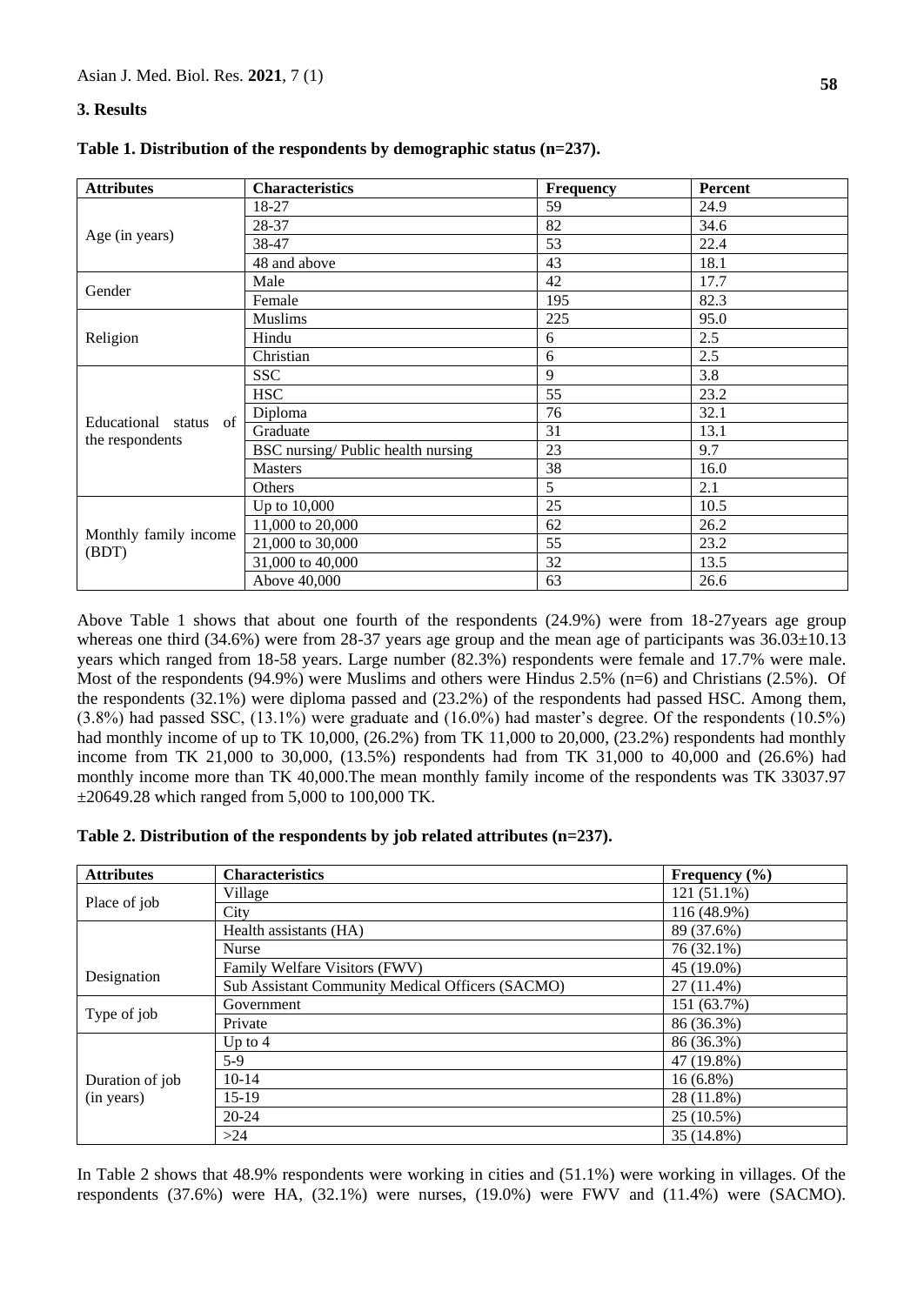Maximum (63.7%) respondents worked for Government and (36.3%) worked in private. The job duration of the respondents.  $(36.3\%)$  up to 4 years,  $(19.8\%)$  had 5-9 years,  $(6.8\%)$  respondents10-14 years,  $(11.8\%)$  of the respondents had 15-19 years, (10.5%) respondents had 20-24 years and (14.8%) respondents had more than 24 years job experience. The mean duration of job was  $11.27$  ( $\pm$ 9.81) years which ranged from 6 months to 37 years.



**Figure 1. Distribution of the respondents by training on IMCI (n=237).**

In Figure 1 shows that 71.7% (n=170) respondents did not have training on IMCI while 28.3% (67) had training on IMCI.

| <b>Attributes</b> | <b>Characteristics</b>                                            | Frequency (%) |
|-------------------|-------------------------------------------------------------------|---------------|
| Knowledge         | To reduce morbidity and mortality of under five children          | 91 (38.4%)    |
| regarding         | To promote growth and development of child through counseling the | 114 (48.1%)   |
| objectives        | mothers and caretakers                                            |               |
|                   | Do not know                                                       | 101 (42.6%)   |
| Knowledge         | To reduce morbidity and mortality of under five children          | 91 (38.4%)    |
| regarding         | Improving case management skills of health workers                | 111 (46.8%)   |
| components        | Improving the health system                                       | 122 (51.5%)   |
|                   | Improving family and community practice                           | 79 (33.3%)    |
|                   | Do not know                                                       | $3(1.3\%)$    |
| Examination of    | Examination of eyes                                               | 164 (69.2%)   |
| diarrhea          | Skin pinch                                                        | 151 (63.7%)   |
|                   | General condition of the Baby                                     | 106 (44.7%)   |
|                   | Level of consciousness                                            | 69 (29.1%)    |
|                   | Do not know                                                       | 66 (27.8%)    |
| Clinical          | Increased respiratory rate                                        | 171 (72.2%)   |
| features of       | In-drawing of chest                                               | 149 (62.9%)   |
| pneumonia         | <b>Breathlessness</b>                                             | 147 (62.0%)   |
|                   | Cough                                                             | 106 (44.7%)   |
|                   | Do not know                                                       | 57 (24.1%)    |
| Clinical          | Fever                                                             | 149 (62.9%)   |
| features of       | Shivering                                                         | 132 (55.7%)   |
| malaria           | Vomiting                                                          | 63 (26.6%)    |
|                   | Do not know                                                       | 60 (25.3%)    |
| Vitamin A         | Difficult in vision in dim light                                  | 176 (74.3%)   |
| deficiency        | Dry cornea                                                        | 61 (25.7%)    |
|                   | Dry skin                                                          | 59 (24.9%)    |
|                   | Do not know                                                       | 59 (24.9%)    |
| Diagnose of       | Examination of palm of the hand                                   | 154 (65.0%)   |
| anemia            | Examination of nail bed                                           | 118 (49.8%)   |
|                   | Examination of tongue                                             | 113 (47.7%)   |
|                   | Examination of conjunctiva                                        | 62 (26.2%)    |
|                   | Do not know                                                       | 64 (27.0%)    |

### **Table 3. Distribution of the respondents by knowledge (n=237).**

\*multiple response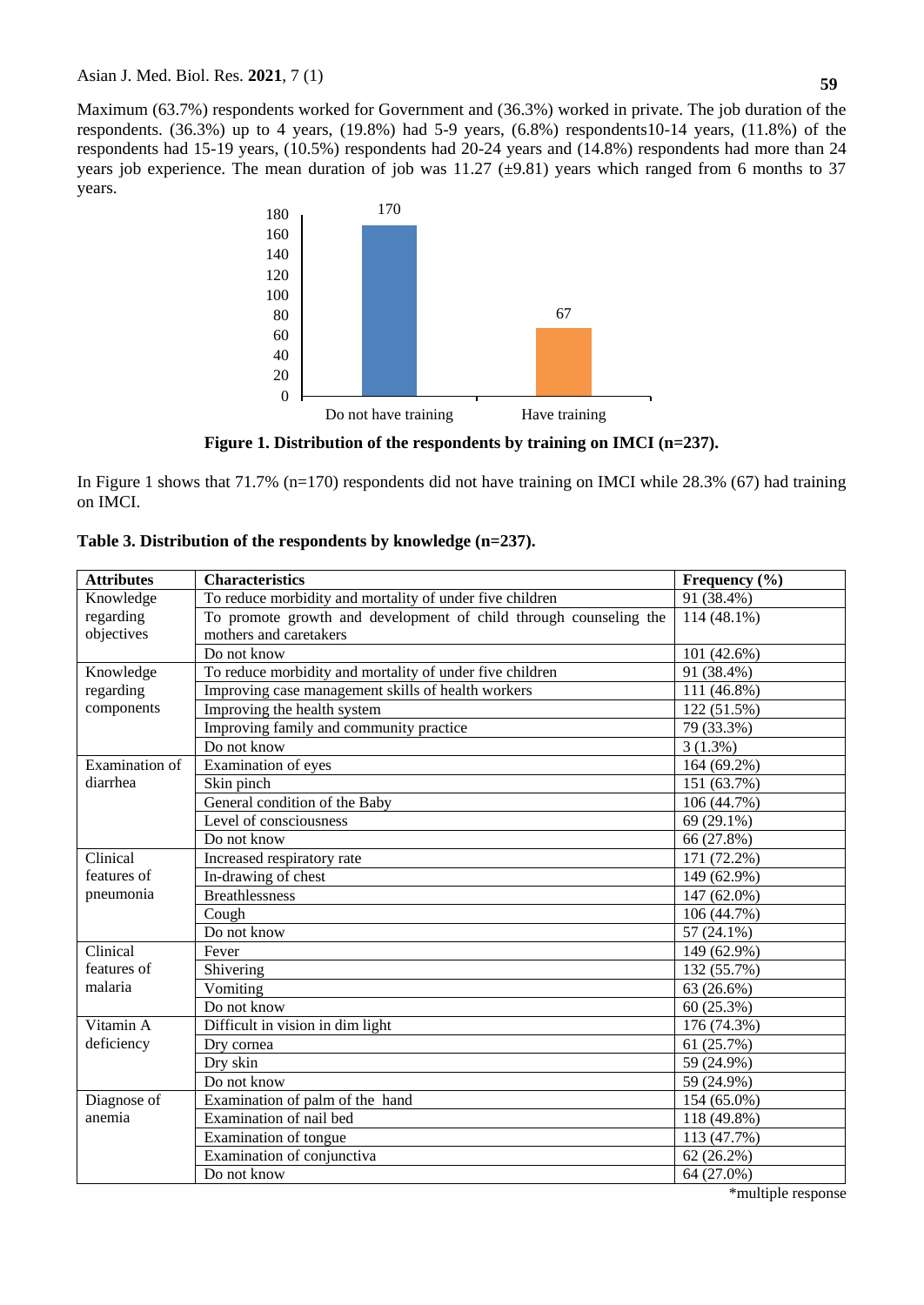In Table 3 represents respondent's knowledge. Knowledge regarding objectives, highest (38.4%) was to reduce morbidity and mortality of under five children. Knowledge regarding components highest (38.4%) was to reduce morbidity and mortality of under five children. Examination of diarrhea (69.2%) knowledge was Examination of eyes. Clinical features of pneumonia (72.2%) knowledge was increased respiratory rate. Clinical features of malaria (62.9%) knowledge was Fever. Vitamin A deficiency (74.3%) knowledge was difficult in vision in dim light. Diagnose of anemia (65.0%) knowledge was examination of palm of the hand.

| Table 4. Distribution of the respondents by knowledge (n=237). |  |  |  |  |
|----------------------------------------------------------------|--|--|--|--|
|----------------------------------------------------------------|--|--|--|--|

| <b>Attributes</b>                                | <b>Characteristics</b>                          | Frequency (%) |
|--------------------------------------------------|-------------------------------------------------|---------------|
|                                                  | Examination for palm of the hand                | 160(67.5%)    |
| Examination of child with                        | Assess degree of malnutrition from growth chart | 138 (58.2%)   |
| malnutrition                                     | <b>Examination for ankle Edema</b>              | 47 (19.8%)    |
|                                                  | Do not know                                     | 66 (27.8%)    |
|                                                  | Sunken eyes                                     | 174 (73.4%)   |
|                                                  | Loss of skin tone                               | 157 (66.2%)   |
| Signs of severe dehydration                      | Unconsciousness                                 | 143 (60.3%)   |
|                                                  | Lethargy                                        | 91 (38.4%)    |
|                                                  | Do not know                                     | 60(25.3%)     |
|                                                  | Physical attachment of the baby with mother     | 130 (54.9%)   |
| Observation of a 0-2 month old                   | Sucking capacity of baby                        | 124 (52.3%)   |
| baby who has difficulty during<br>breast feeding | General condition of the baby                   | 99 (41.8%)    |
|                                                  | Do not know                                     | 100 (42.2%)   |
|                                                  | Persistent diarrhea (>14 days)                  | 128 (54.0%)   |
| Give Vitamin A supplement to                     | Severe malnutrition                             | 102 (43.0%)   |
| a child                                          | Measles                                         | 69 (29.1%)    |
|                                                  | Do not know                                     | 144 (60.8%)   |
|                                                  | Convulsion                                      | 162 (68.4%)   |
|                                                  | Unconsciousness                                 | 161 (67.9%)   |
| Danger signs for childhood                       | Severe vomiting                                 | 131 (55.3%)   |
| illness                                          | Lethargy                                        | 129 (54.4%)   |
|                                                  | Unable to drink                                 | 113 (47.7%)   |
|                                                  | Do not know                                     | $62(26.2\%)$  |
|                                                  | Tuberculosis                                    | 236 (99.6%)   |
|                                                  | Polio                                           | 236 (99.6%)   |
|                                                  | Tetanus                                         | 236 (99.6%)   |
|                                                  | Measles                                         | 235 (99.2%)   |
| Vaccine preventable disease                      | Rubella                                         | 233 (98.3%)   |
|                                                  | Diphtheria                                      | 231 (97.5%)   |
|                                                  | Hepatitis                                       | 231 (97.5%)   |
|                                                  | Whooping cough                                  | 230 (97.0%)   |
|                                                  | Mumps                                           | 85 (35.9%)    |

\*multiple response

In Table 4 represents respondent's knowledge. Knowledge regarding examination of child with malnutrition, highest (67.5%) knowledge was examination for palm of the hand. Signs of severe dehydration (73.4%) knowledge was sunken eyes. Observation of a 0-2 month old baby who has difficulty during breast feeding (54.9%) knowledge was physical attachment of the baby with mother. Give Vitamin A supplement to a child (54.0%) knowledge was persistent diarrhea (>14 days). Danger signs for childhood illness (68.4%) knowledge was convulsion. Vaccine preventable disease (99.6%) knowledge was tuberculosis, polio and tetanus.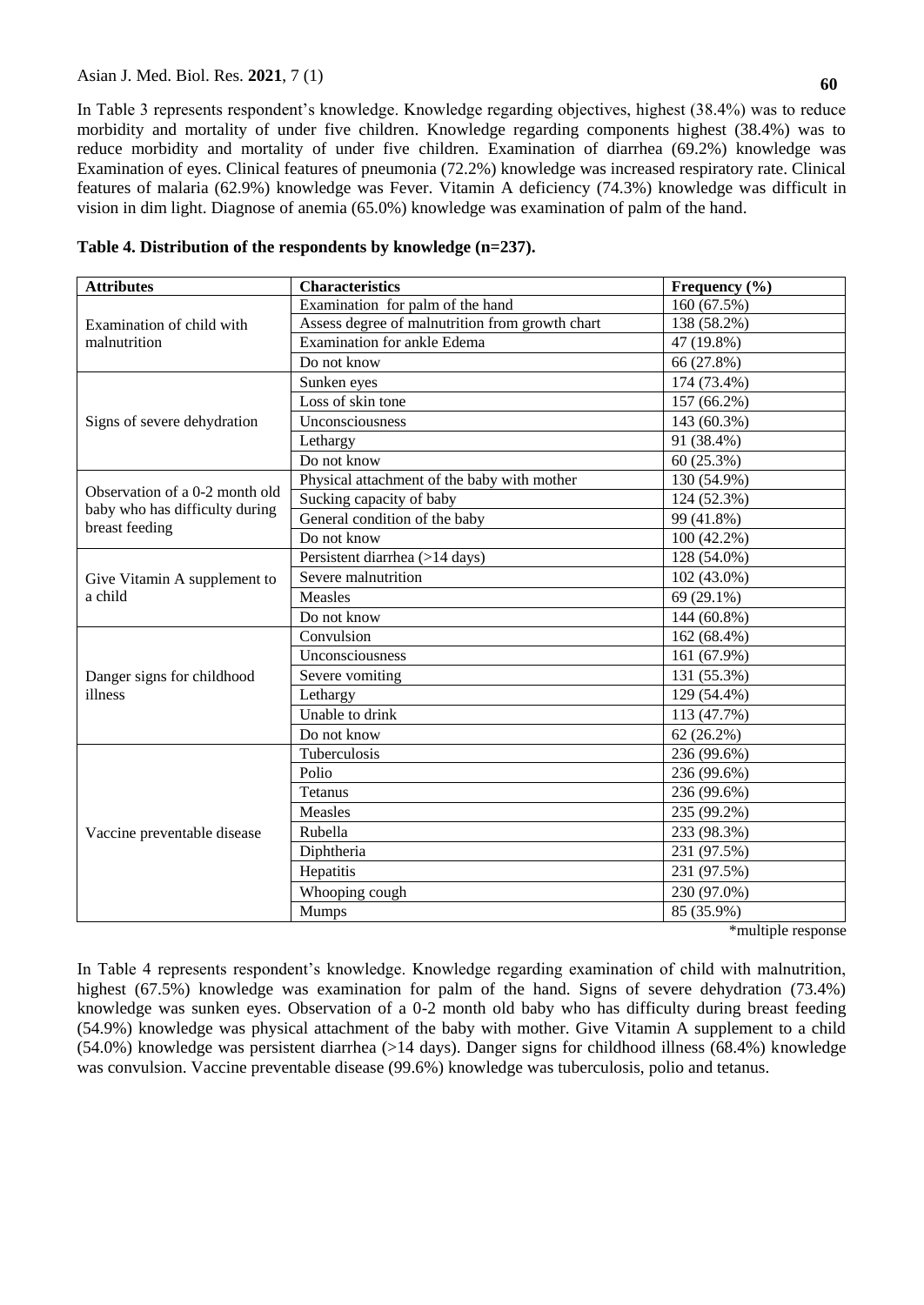

#### **Figure 2. Distribution of the respondents by level of knowledge regarding IMCI (n=237).**

In Figure 2 shows that 42.6% (n=101) respondents had poor knowledge regarding IMCI while 28.7% (n=68) had good and 28.7% (n=68) had average knowledge.

| Table 5. Association between demographic attributes and knowledge regarding IMCI of the respondents |  |  |  |  |
|-----------------------------------------------------------------------------------------------------|--|--|--|--|
| $(n=237)$ .                                                                                         |  |  |  |  |

| <b>Attributes</b> | <b>Characteristics</b> | Poor      | Average   | Good      | <b>Total</b> | <b>Statistics</b>         |
|-------------------|------------------------|-----------|-----------|-----------|--------------|---------------------------|
|                   |                        | $f(\%)$   | $f(\%)$   | $f(\%)$   | $f(\%)$      |                           |
| Age               | 18-27                  | 30(50.8)  | 11(18.6)  | 18(30.5)  | 59 (100.0)   | $\chi$ 2=11.02            |
| (in years)        | 28-37                  | 41(50.0)  | 24(29.3)  | 17(20.7)  | 82 (100.0)   | $df=4$                    |
|                   | 38 and above           | 30(31.3)  | 33 (34.4) | 33 (34.4) | 96(100.0)    | $p=0.026$                 |
| <b>Sex</b>        | Male                   | 15(35.7)  | 22(52.3)  | 5(11.9)   | 42(100.0)    | $\chi$ 2=15.56<br>$df=2$  |
|                   | Female                 | 86 (44.1) | 46(23.6)  | 63(32.3)  | 195 (100)    | p<0.001                   |
|                   | <b>Nurse</b>           | 28(36.8)  | 19(25.0)  | 29(38.2)  | 76 (100.0)   |                           |
|                   | <b>SACMO</b>           | 15(55.6)  | 6(22.2)   | 6(22.2)   | 27(100.0)    | $\chi$ 2=30.08<br>$df=6$  |
| Designation       | <b>FWV</b>             | 11(24.4)  | 11(24.4)  | 23(51.1)  | 45 (100.0)   | p<0.001                   |
|                   | HA                     | 47(52.8)  | 32(36.0)  | 10(11.2)  | 89 (100.0)   |                           |
|                   | Up to $4$              | 51 (59.3) | 16(18.6)  | 19(22.1)  | 86 (100.0)   | $\chi$ 2=21.47            |
| Duration of job   | 5 to 14                | 28 (44.4) | 19(30.2)  | 16(25.4)  | 63 (100.0)   | $df=4$                    |
| (in years)        | $>14$ years            | 22(25.0)  | 33(37.5)  | 33(37.5)  | 88 (100.0)   | p<0.001                   |
| Training on       | No training            | 81(47.6)  | 51(30.0)  | 38 (22.4) | 170 (100.0)  | $\chi$ 2=12.35<br>$df=2$  |
| <b>IMCI</b>       | Have training          | 20(29.9)  | 17(25.4)  | 30(44.8)  | 67(100.0)    | $p=0.002$                 |
|                   | City                   | 62(53.4)  | 18(15.5)  | 36(31.0)  | 116(100.0)   | $\chi^2$ =20.43<br>$df=2$ |
| Place of job      | Village                | 39(32.2)  | 50(41.3)  | 32(26.4)  | 121(100.0)   | p<0.001                   |
| Type of job       | Government             | 43(28.5)  | 56(37.1)  | 52 (34.4) | 151(100.0)   | $\chi$ 2=34.52<br>$df=2$  |
|                   | Private                | 58 (67.4) | 12(14.0)  | 16(18.6)  | 86 (100.0)   | p<0.001                   |
|                   | Up to HSC              | 32(50.0)  | 12(18.8)  | 20(31.3)  | 64 (100.0)   | $\chi^2 = 7.28$           |
| Educational       | Diploma                | 35(46.1)  | 20(26.3)  | 21(27.6)  | 76 (100.0)   | $df=4$                    |
| status            | Others                 | 34(35.1)  | 36(37.1)  | 27(27.8)  | 97 (100.0)   | $p=0.122$                 |

In Table 5 shows that there was significant statistical difference between respondent's age  $p<0.026$ , sex p<0.001, designation p<0.001, duration of job p<0.001, training on IMCI p<0.002, place of job p<0.001, type of job p<0.001 and level of knowledge. There is no association found on educational status and level of knowledge p<0.122.

#### **4. Discussion**

This cross sectional study found that the mean age of participants was 36.03±10.13) years which ranged from 18-58 years. Majority of the respondents were less than 37 years of age. A quantitative descriptive study was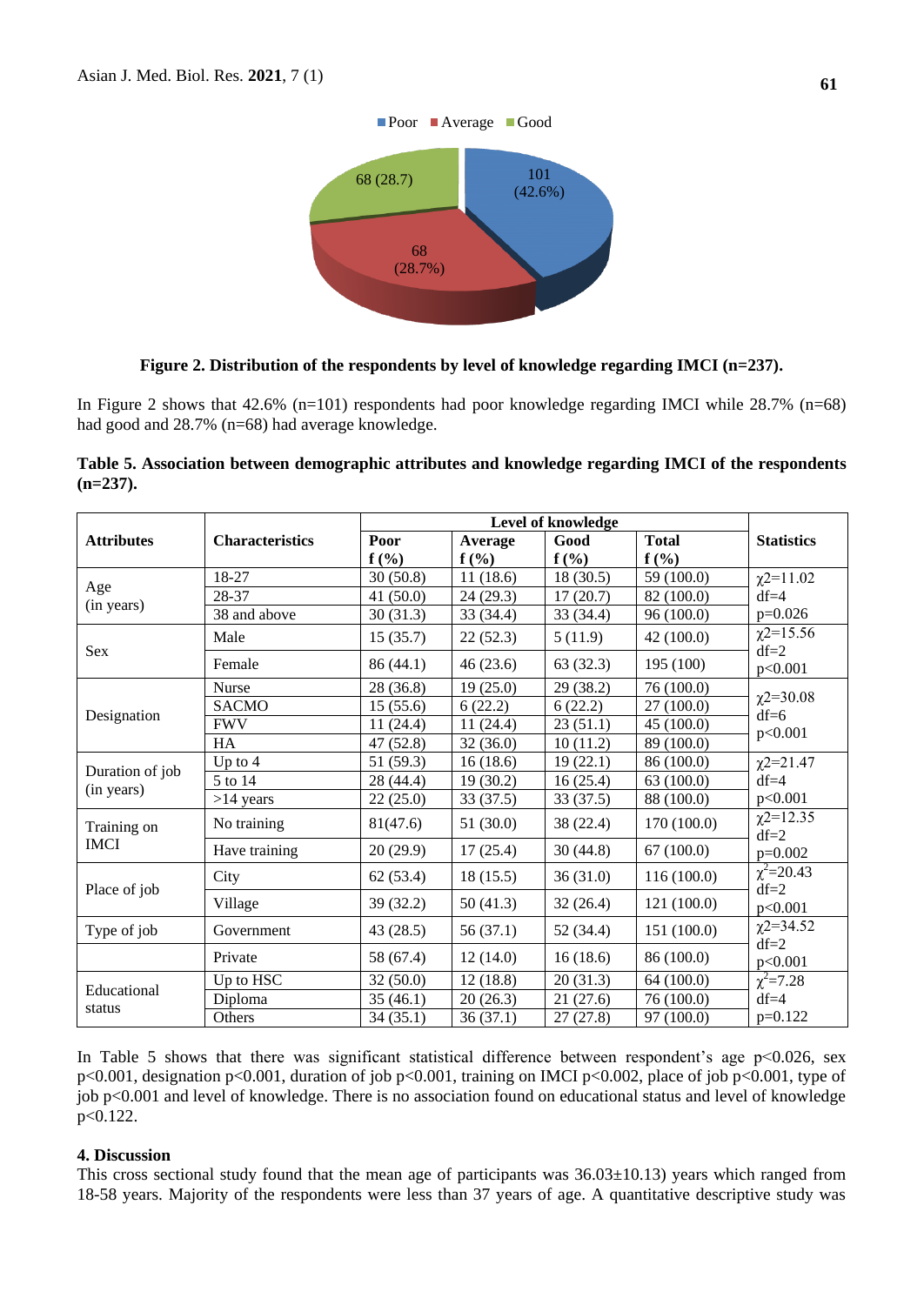conducted in Timur to assess health workers' knowledge on IMCI where they also found that (54.3%) were aged less than 35 years (Zulaikha *et al*., 2018). In this study, (82.3%) respondents were female and rests (17.7%) were male which was consistent with the study of Zulaikha *et al.* (2018). In Bangladesh, (90%) seats were reserved for female students in nursing profession. Majority of the respondents (63.7%) of the present study were working for Government of Bangladesh and rests (36.3%) worked in private organizations. The Government of Bangladesh implement IMCI in collaboration with other private organizations. World Health Organization provides technical and financial assistance to the Ministry of Health and Family Welfare for implementing the IMCI program. Various other development partners and NGOs also collaborate with the Government.

Out of the 237 respondents, 71.7% did not have training on IMCI. The Government of Bangladesh provide IMCI training to doctors, SACMOs, nurses, Family welfare visitors. Health Assistant are not included in the training program. For this reason, numbers of the respondents without training were more. Diarrhea is a common problem for under five children in Bangladesh. Health and Family Planning Workers were asked about the examination of diarrhea. One fourth of the workers did not know how to examine a 0-2 month's old baby suffering from diarrhea. Majority of the respondents knew that their eyes should be examined and skin should be pinched. Study of Joshi *et al*. (2016) reported that 55.5% respondents had no knowledge regarding this issue. Malnutrition in Bangladesh are the highest in the world. More than 54% of preschool- children are stunted, 56% are underweight and more than 17% are wasted (FAO, 2010). Malnutrition can be assessed easily with the help of growth chart. Out of 237 respondents, 58.2% had knowledge about growth chart. One fifth knew that one should examine for ankle edema in a 2 months old baby to examine malnutrition. Respondents of India also lack knowledge regarding this issue Joshi *et al*., 2016). Majority of the Health and Family Welfare Visitors knew that sunken eyes, loss of skin tone, unconsciousness are the signs of severe dehydration. This result is comparable with other studies. Study in Namibia reported 61.5%, in Kenya 41.9%, in Tanzania 42.2% and in Uganda 62.1% health workers had knowledge regarding signs of severe dehydration (Krüger *et al*., 2017).

Breastfeeding is an unequalled way of providing ideal food for the healthy growth and development of infants; it is also an integral part of the reproductive process with important implications for the health of mothers (WHO, 2019). For adequate breast feeding, proper attachment is necessary. Majority of the Health and Family Welfare Visitors had adequate knowledge about this. The current study revealed that 42.6% health and family planning workers had poor knowledge regarding IMCI while others had good (28.7%) and average (28.7%) knowledge. Study conducted in Timur found that majority of respondents (73.9%) had sufficient knowledge on IMCI (Zulaikha *et al*., 2018). The dissimilarity of result might be due to the fact that the study of Zulaikha *et al.* (2018) was done among health personnel where doctors were included while in the present study did not include any doctors in the study. Older respondents had significantly better knowledge than youngers. This was influenced by respondent's education level which support them to have good level of knowledge. Again, older respondents had the opportunity to acquire knowledge from their job experience. Person from high socioeconomic class get more opportunity to get more education and come in contact with mass media. Theses helps them to get many information. For this reason, respondent having more monthly income had better knowledge than respondent having less monthly income.

Nurses had significantly better knowledge than others. Nurses and SACMOs were more educated than others. Health Assistants workers had the lowest level of education. Most of them were SSC passed. More educational attainment helps people to acquire more knowledge. This result was consistent with another study Joshi *et al*. (2016). Respondents who were doing government service had significantly better knowledge than others. Respondents having job experience less than 5 years had significantly poor knowledge than others. Job experience enables a person to have more knowledge. Significant better knowledge was observed among respondents who had training. This fact in obvious. Through training a person can get appropriate knowledge. This was in accordance with a study by Rakha *et al*. (2014) which stated that healthcare personnel who attend IMCI training had sufficient level of knowledge compared to personnel who did not attend IMCI training.

#### **5. Conclusions**

It was found in the present study found that all most half of the respondents had poor knowledge regarding IMCI while nearly one third had good knowledge. Level of knowledge is associated with age, gender, monthly family income, place of job, designation, type of job, duration of job and training on IMCI.IMCI training can improve the knowledge of the health workers. It is important to increase the knowledge of health and family planning field workers through proper training and supervision. Considering the average level of knowledge regarding IMCI, the following recommendations are put forward: All health and family planning field workers